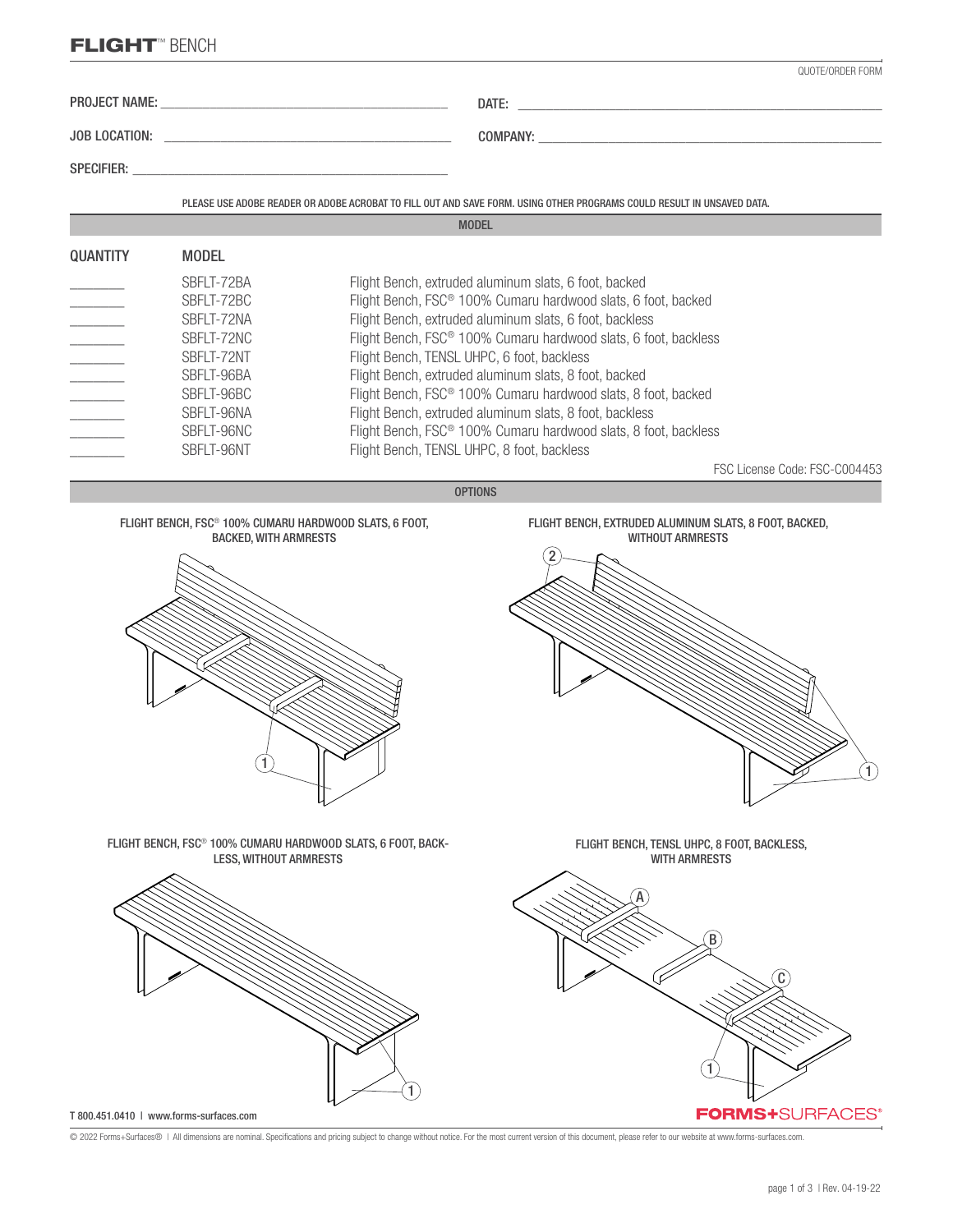## FLIGHT™ BENCH

QUOTE/ORDER FORM

| <b>OPTIONS</b>                                                                                     |                            |                                                                                                                       |  |  |
|----------------------------------------------------------------------------------------------------|----------------------------|-----------------------------------------------------------------------------------------------------------------------|--|--|
|                                                                                                    |                            |                                                                                                                       |  |  |
| $\left( 1\right)$                                                                                  |                            |                                                                                                                       |  |  |
| <b>Frame/Armrest Powdercoat Colors</b>                                                             |                            |                                                                                                                       |  |  |
| Please select <b>one</b> powdercoat color                                                          |                            |                                                                                                                       |  |  |
| <b>Standard Texture from Forms+Surfaces Powdercoat Chart</b><br><b>Custom RAL Powdercoat Color</b> |                            |                                                                                                                       |  |  |
| Alabaster Texture                                                                                  | Dark Corten Texture        | (please call for pricing information)                                                                                 |  |  |
| Aluminum Texture                                                                                   | Dark Grey Metallic Texture |                                                                                                                       |  |  |
| Argento Texture                                                                                    | Deep Ocean Texture         |                                                                                                                       |  |  |
| Aubergine Texture                                                                                  | Ink Blue Texture           |                                                                                                                       |  |  |
| <b>Black Texture</b>                                                                               | Moss Texture               |                                                                                                                       |  |  |
| Clay Texture                                                                                       | <b>Silver Texture</b>      |                                                                                                                       |  |  |
| Cool Grey Texture                                                                                  | Slate Texture              |                                                                                                                       |  |  |
| Dark Bronze Metallic Texture                                                                       | White Texture              |                                                                                                                       |  |  |
|                                                                                                    |                            |                                                                                                                       |  |  |
|                                                                                                    |                            |                                                                                                                       |  |  |
|                                                                                                    | $\rm(2)$                   |                                                                                                                       |  |  |
| <b>Aluminum Slat Powdercoat Colors</b>                                                             |                            |                                                                                                                       |  |  |
| Please select <b>one</b> powdercoat color                                                          |                            |                                                                                                                       |  |  |
| <b>Standard Texture from Forms+Surfaces Powdercoat Chart</b>                                       |                            |                                                                                                                       |  |  |
|                                                                                                    |                            | <b>Custom RAL Powdercoat Color</b><br>(please call for pricing information)                                           |  |  |
| Alabaster Texture                                                                                  | Dark Corten Texture        |                                                                                                                       |  |  |
| Aluminum Texture                                                                                   | Dark Grey Metallic Texture |                                                                                                                       |  |  |
| Argento Texture                                                                                    | Deep Ocean Texture         |                                                                                                                       |  |  |
| Aubergine Texture                                                                                  | Ink Blue Texture           |                                                                                                                       |  |  |
| <b>Black Texture</b><br>Moss Texture                                                               |                            |                                                                                                                       |  |  |
| Clay Texture<br>Silver Texture                                                                     |                            |                                                                                                                       |  |  |
| Cool Grey Texture                                                                                  | Slate Texture              |                                                                                                                       |  |  |
| Dark Bronze Metallic Texture                                                                       | <b>White Texture</b>       |                                                                                                                       |  |  |
|                                                                                                    |                            |                                                                                                                       |  |  |
|                                                                                                    |                            |                                                                                                                       |  |  |
| <b>Armrest Options</b>                                                                             |                            | <b>Surface Mount Hardware Options</b>                                                                                 |  |  |
|                                                                                                    |                            |                                                                                                                       |  |  |
| Yes<br><b>Armrests</b><br>If "Yes," please specify locations below                                 | N <sub>0</sub>             | Add F+S stainless steel mounting hardware kit                                                                         |  |  |
|                                                                                                    |                            | Do not include F+S mounting hardware kit                                                                              |  |  |
| Location(s)*:<br>A&C                                                                               | B                          | *Hardware is required for surface mount benches. Mounting kits can be purchased from<br>F+S for an additional charge. |  |  |

#### T 800.451.0410 | www.forms-surfaces.com

*\*See example on Page 1*

### **FORMS+**SURFACES®

© 2022 Forms+Surfaces® | All dimensions are nominal. Specifications and pricing subject to change without notice. For the most current version of this document, please refer to our website at www.forms-surfaces.com.